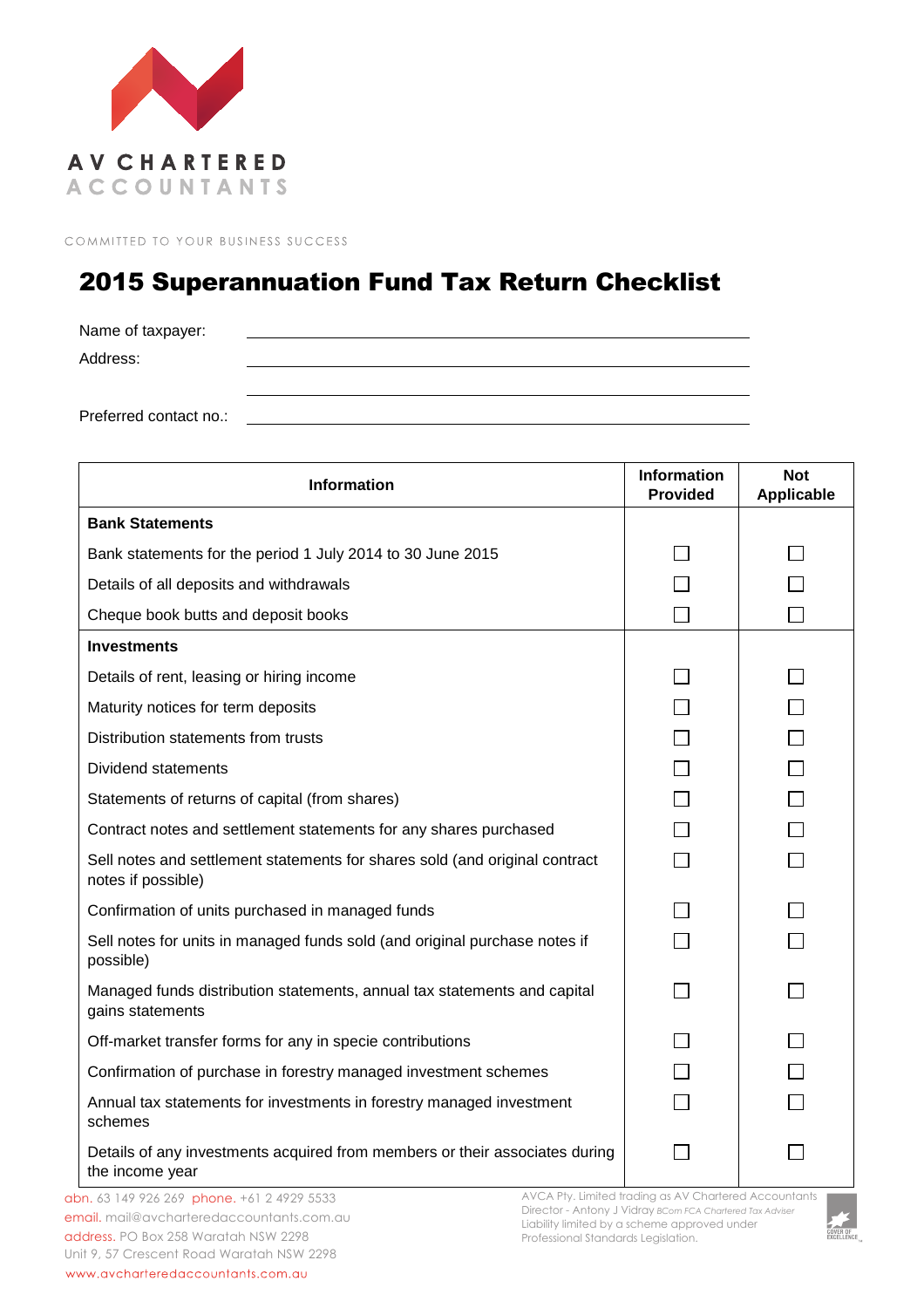| <b>Information</b>                                                                                         | <b>Information</b><br><b>Provided</b> | <b>Not</b><br><b>Applicable</b> |
|------------------------------------------------------------------------------------------------------------|---------------------------------------|---------------------------------|
| Details of any investments in related parties, including any outstanding<br>distributions to be received   |                                       |                                 |
| Details of any other investment assets purchased and sold                                                  |                                       |                                 |
| <b>Contributions Received</b>                                                                              |                                       |                                 |
| Records of all employer contributions (including salary-sacrifice<br>contributions)                        |                                       |                                 |
| Records of any after-tax contributions (eg personal contributions)                                         |                                       |                                 |
| Records of any contributions where no TFN was quoted                                                       |                                       |                                 |
| Written notices from members stating intention to claim deductions for their<br>personal contributions     |                                       |                                 |
| Acknowledgement notices by trustee to members confirming receipt of<br>notices for personal contributions  |                                       |                                 |
| <b>Roll-overs</b>                                                                                          |                                       |                                 |
| Details of inward roll-overs                                                                               |                                       |                                 |
| Details of outward roll-overs                                                                              |                                       |                                 |
| <b>Insurance Policies</b>                                                                                  |                                       |                                 |
| Copies of annual life insurance policy provided for members                                                |                                       |                                 |
| Copies of death or disability policy provided for members                                                  |                                       |                                 |
| <b>Benefits Paid</b>                                                                                       |                                       |                                 |
| Details of any lump sum benefits paid to members                                                           |                                       |                                 |
| Details of any pensions paid to members, including copies of PAYG<br>summaries if applicable               |                                       |                                 |
| <b>Common Deductions</b>                                                                                   |                                       |                                 |
| Death or disability premiums                                                                               |                                       |                                 |
| Actuarial costs, accountancy fees and audit fees                                                           |                                       |                                 |
| Investment expenses, including nature of the expenses                                                      |                                       |                                 |
| Management and administrative expenses, including nature of the expenses                                   |                                       |                                 |
| <b>Other Information</b>                                                                                   |                                       |                                 |
| Details of any derivatives and instalment warrants entered into                                            |                                       |                                 |
| Auditor's report for the previous financial year                                                           |                                       |                                 |
| Copies of Instalment Activity Statements and/or Business Activity<br>Statements lodged for the income year |                                       |                                 |
| Copies of minutes of meetings                                                                              |                                       |                                 |
| Copies of trustee declarations for any new trustees or directors of corporate<br>trustees                  |                                       |                                 |
| Copy of investment strategy                                                                                |                                       |                                 |
| Record of all members as at 30 June 2015                                                                   |                                       |                                 |